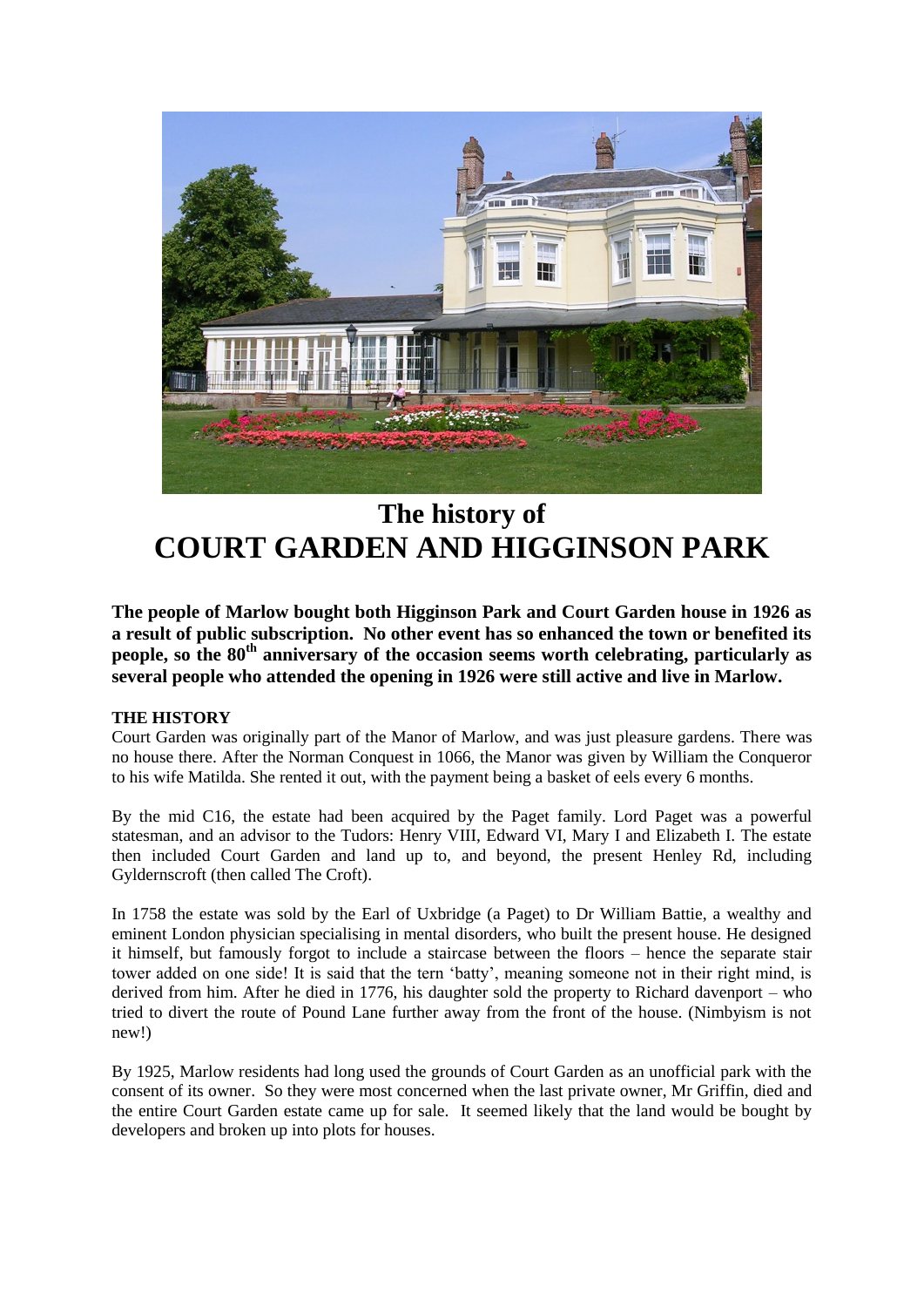Mr L. J. Smith (or LJS, as he was generally known) devised a counter plot early in 1926. He persuaded a group of local gentry and prominent businessmen to form a committee to launch an appeal to buy the estate as a permanent park for the town. He also had the brilliant idea of linking the appeal with the  $100<sup>th</sup>$  birthday of the town's most distinguished and loved resident, General Sir George Higginson, who lived at Gyldernscroft – the house on the Henley Rd which had been in his family since Elizabethan times. The estate would be handed over to the General, who would then donate it to the town.

The price being asked for the whole estate was initially  $\pounds10,000$ , a huge sum of money in those days when it was possible to bring up a large family on less than £2 a week. Nevertheless, undaunted, LJS and the committee set to work. By this time, it was early May, and General Sir George's birthday was in mid-July, so they had only a little over two months to raise the necessary funds. It was thought impracticable to buy the whole estate, but just to obtain the lots that included the house and its immediate grounds. This reduced the cost to £5,400, still a considerable sum (equivalent to about £1.2 million today).

The heirs of Mr Griffin agreed to delay the sale of this part of the property and generously donated £1,400. (It was later agreed that the cost would be £5,000 and the donation £1,000.)

### **THE APPEAL**

An appeal was launched, called 'The Sir George Higginson's Birthday Centenary Fund' and letters were sent to local gentry, national figures and the press. The letters and notes that were received in response make remarkable reading. It is clear that General Sir George was greatly admired and respected by those in all walks of life. There were about 600 donations, 400 of which were between one penny and 13s.6d (about 62p), presumably from Marlow's less wealthy citizens, but other donations came from all over the country, for as much as 300 guineas.

Some people replied that they were unable to give anything because of personal circumstances and one or two disapproved of the scheme altogether.

This appeal cut across other appeals that had been made to commemorate the General's 100<sup>th</sup> birthday. One by 'personal friends' raised £300 and officers of the Grenadier Guards raised £120. General Sir George, always generous to his beloved Marlow, decided to donate the proceeds of these other funds to the Centenary Fund, and so the purchase went ahead in May 1926 by the payment of a 10% deposit.

The committee had to accept personal responsibility for financing the deal and LJS, according to his wife, "became quite ill with anxiety". In fact by December 1926, £950 of the purchase price was still outstanding, so a further appeal was made to those who had already given. It was not until 1932 that the Centenary Fund was finally wound up.

### **THE PRESENTATION**

The Committee decided that the presentation of Court Garden and its park to General Sir George should be a splendid occasion – and indeed it was. The whole town was 'en fete' with the streets lined with Marlovians. Contributors were invited to the park to witness the ceremony and others were able to buy seats at 3s.5d. each.

The presentation party, led by Canon Graves, the chairman of the appeal committee, walked through the park to the house through a guard of honour of local Girl Guides. Members of many other organizations in the town also attended or were represented. The Brigade of Guards are said to have presented the splendid gates on the corner of Pound Lane and The Causeway.